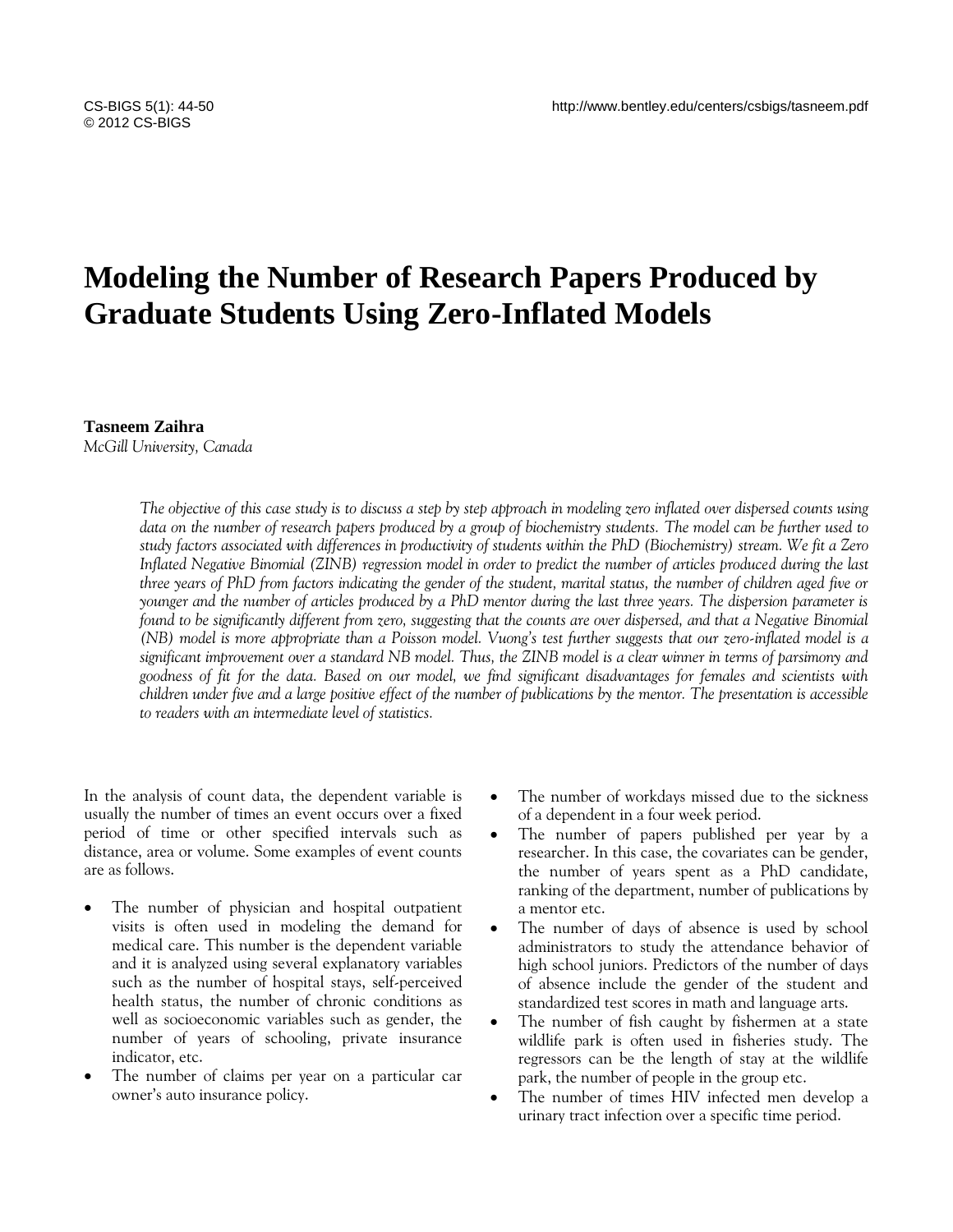The Poisson (log-linear) regression model for such event counts is the most basic model that explicitly takes into account the nonnegative integer-valued aspect of the dependent count variable. However, real-life data are often characterized by over dispersion (i.e., the variance exceeds the mean) as well as zero inflation (i.e., there are excess zeros). In such situations the Poisson model is not the best fit because of its restrictive property that the conditional variance equals the conditional mean. The negative binomial regression model, which is a generalization of the Poisson regression model, allows for over dispersion but does not take care of excess zeros in the data. In order to take care of excess zeros we resort to zero-inflated counterparts of either Poisson or Negative Binomial models depending upon whether the data are over dispersed or not.

## **Zero-inflated models**

The main motivation for zero-inflated count models is that real-life data frequently display over dispersion and excess zeros (Lambert 1992; Greene 1994). The zeroinflated density is a mixture of a point mass at zero and a count distribution such as Poisson, Geometric or Negative Binomial (NB). There are two sources of zeros: zeros may come from both the point mass and from the count component. For modeling the unobserved state (zero vs. count), a binary model is used: in the simplest case only with an intercept but potentially containing regressors although the vector of regressors in the zero inflation component and the regressors in the count component need not be distinct. In general the response  $Y = (Y_{1...} Y_n)$  are independent and

 $Y_i \sim 0$  with probability  $p_i$  $\sim$  f (Y<sub>i</sub>,  $\theta_i | X_i$ ) with probability (1- p<sub>i</sub>)

Where, f  $(Y_i, \theta_i | X_i)$  is probability distribution function (pdf) of a Poisson or Negative Binomial Distribution and **θi** is the vector/ scalar of parameters. It follows that

 $Y_i$  = 0 with probability  $p_i + (1-p_i) f(Y_i=0, \theta_i | X_i)$  $=$ k with probability  $(1-p_i)$  f  $(Y_i = k, \theta_i | X_i)$ , k=1, 2, 3...

Also, the parameters  $\theta = (\theta_1 ... \theta_n)$  and  $p = (p_{1...} p_n)$ satisfy**,**

Log **(θ) = Bβ** and logit **(p) = Gν**

Thus, the design matrices for *G* and **B** contain potentially different sets of experimental factor and covariate effects that pertain to the probability of the zero state and the Poisson/Negative Binomial mean in the nonzero state, respectively (Lambert 1992). Therefore, the β"s have interpretations in terms of the effect of a covariate or factor level and the **p***'s* have interpretations in terms of the effect on the mean number of zeros. The default link function is the logit link, but other links such as the probit can also be used. The full set of parameters of the model and potentially the dispersion parameter (if a negative binomial count model is used) can be estimated by maximum likelihood. Inference is typically performed for all parameters except the dispersion parameter, which is treated as a nuisance parameter even if a negative binomial model is used.

## **Analysis of the count of publications produced during the last three years by PhD (Biochemistry) Students**

The dataset for this case study is an example of over dispersed and zero-inflated counts. The response is a count of publications produced by a PhD Biochemistry student; and the dataset consists of a sample of 915 biochemistry graduate students from Long (1997) with the following variables:

- **art:** the count of articles produced during the last three years of PhD
- **fem:** the factor indicating the gender of a student, with levels Men and Women
- **mar:** the factor indicating the marital status of a student, with levels Single and Married
- kid5: the number of children aged five or younger
- **phd:** the prestige of the PhD department
- **ment:** the count of articles produced by a PhD mentor during the last three years

We demonstrate the use of zero-inflated models in this dataset, and examine the effects of gender differences along with other factors such as mentoring, marriage and family on productivity in terms of producing articles during the period of a PhD candidacy for Biochemistry students.

#### **Summary of the dataset**

The number of articles produced during the last three years of a PhD program varies from 0 to 19. The dataset has 494 males and 421 females. The number of articles produced by a PhD mentor during the last three years varies from 0 to 77. The Mean Count of articles produced = 1.693 which is almost one third of the variance of the number/count of articles produced  $= 3.710$ . Thus the data are over dispersed even though we have not yet considered covariates. When we look into the matrix of scatter plots (Figure 1) it seems the covariates 'phd' (again, the prestige of a PhD department) and "ment" (again, the count of articles produced by a PhD mentor during the last three years) are correlated. The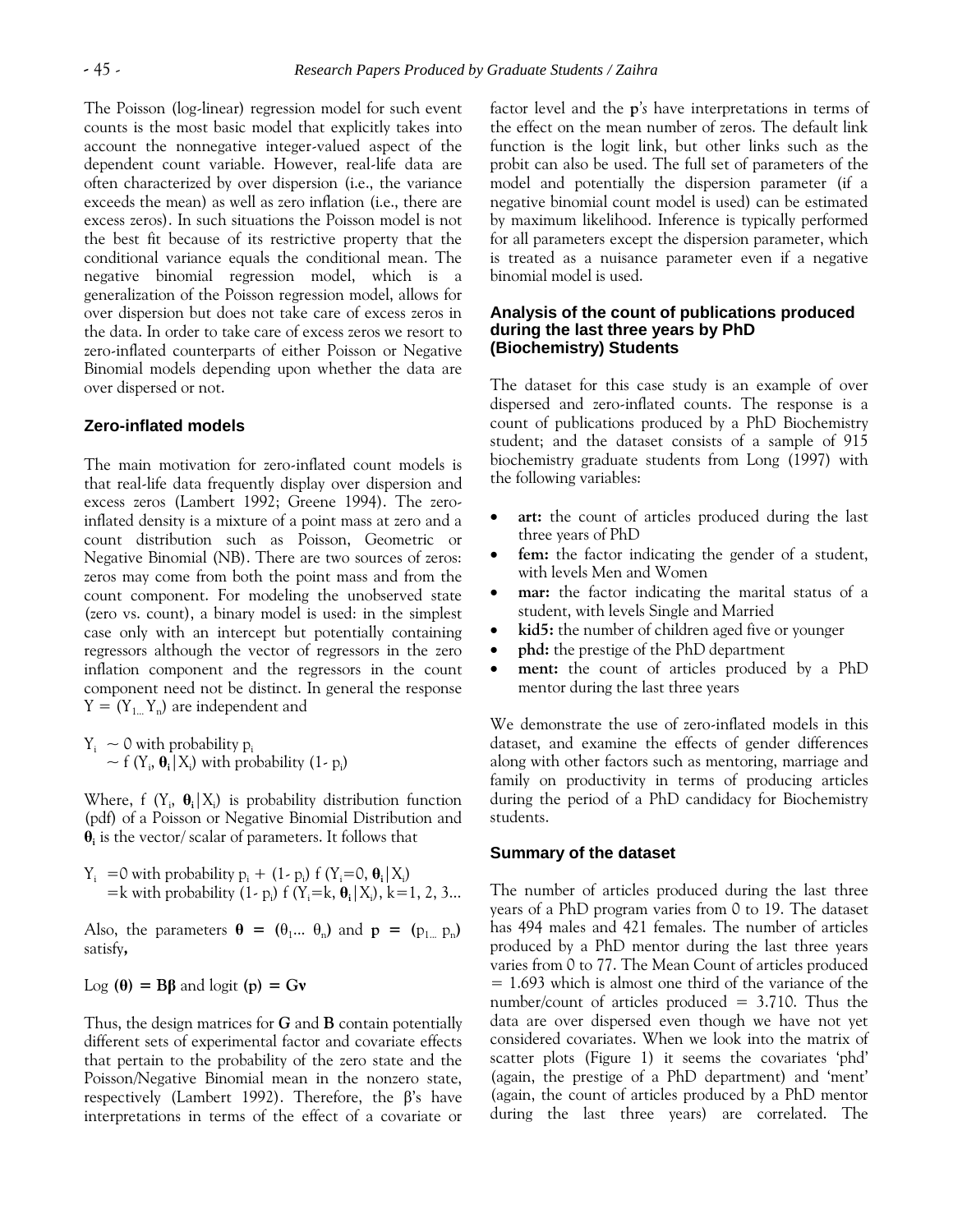correlation between them is equal to 0.2604. Pearson's product-moment correlation test gives a p-value of 1.110 10-15 indicating that the correlation is significant.



**Figure 2.** Histogram for the number of publications

This is understandable since the prestige of a department and the number of articles its faculty members are producing are obviously highly correlated. Furthermore, performing a best subsets regression analysis on the full data as well as the subset of data excluding zero counts yields models inclusive of the "ment" variable but leaving out the "phd" variable, further indicating that only one of the two variables is good enough for modeling counts. In addition, the count of articles produced during the last three years of a PhD program are clumped at zero (total zeros  $= 275$  out of 915 counts). The histogram for the count of articles (Figure 2) further indicates that this dataset has an abundance of zeros.

To account for the extra zeros in the number of publications by PhD biochemists (about 30% in the sample didn't publish any article), we can imagine that there were two groups of PhD candidates as suggested by Germán Rodríguez (the article can be found at the following link http://data.princeton.edu/wws509/stata/ overdispersion.html). For one group, the publications would not be important, while for the other group, a large number of publications would be important. The members of the first group would publish no articles, whereas the members of the second group would publish 0, 1, 2…, articles that may be assumed to have a Poisson or a Negative Binomial distribution. Therefore, this dataset is a classic example of zero-inflated and over dispersed count data.

As we know, count data are highly non-normal and are not well-estimated by ordinary least square regression. Poisson or Negative Binomial (NB) models might be more appropriate if there are no excess zeros; and a Zeroinflated Poisson (ZIP) regression does better when there is no over dispersion in the data. Therefore, we are suspecting a zero-inflated Negative Binomial (ZINB) model will provide a better fit to these data. Either a NB model or a ZIP or a ZINB could account for this over dispersion. An advantage of the NB model is that the Poisson model is nested within it. When the estimated over dispersion parameter is zero, the conditional mean is then equal to the conditional variance and the NB model reduces to the Poisson model (see Long 1997 and Cameron and Trivedi 1998 for details on nesting). Both Long (1997) and Cameron and Trivedi (1998) note that the unobserved heterogeneity that can cause over dispersion can also cause excess zeros.

The ZIP model does not allow for between-subject heterogeneity; however, the over dispersion in the raw data could be the result of a process that gave rise to the zero inflation. On the other hand, the NB model will model the between-subject heterogeneity, but it will enforce the same process for the zero and nonzero counts. As we suspect that there is a separate process for the zero and nonzero counts and for between-subject heterogeneity, we instead try modeling the dataset using ZINB. To begin with, we fit Poisson, NB, and their zeroinflated analog models to the dataset. The following table enumerates the estimates of coefficients, their standard errors and p-values for the test for significance of model coefficients for the model which includes all independent variables.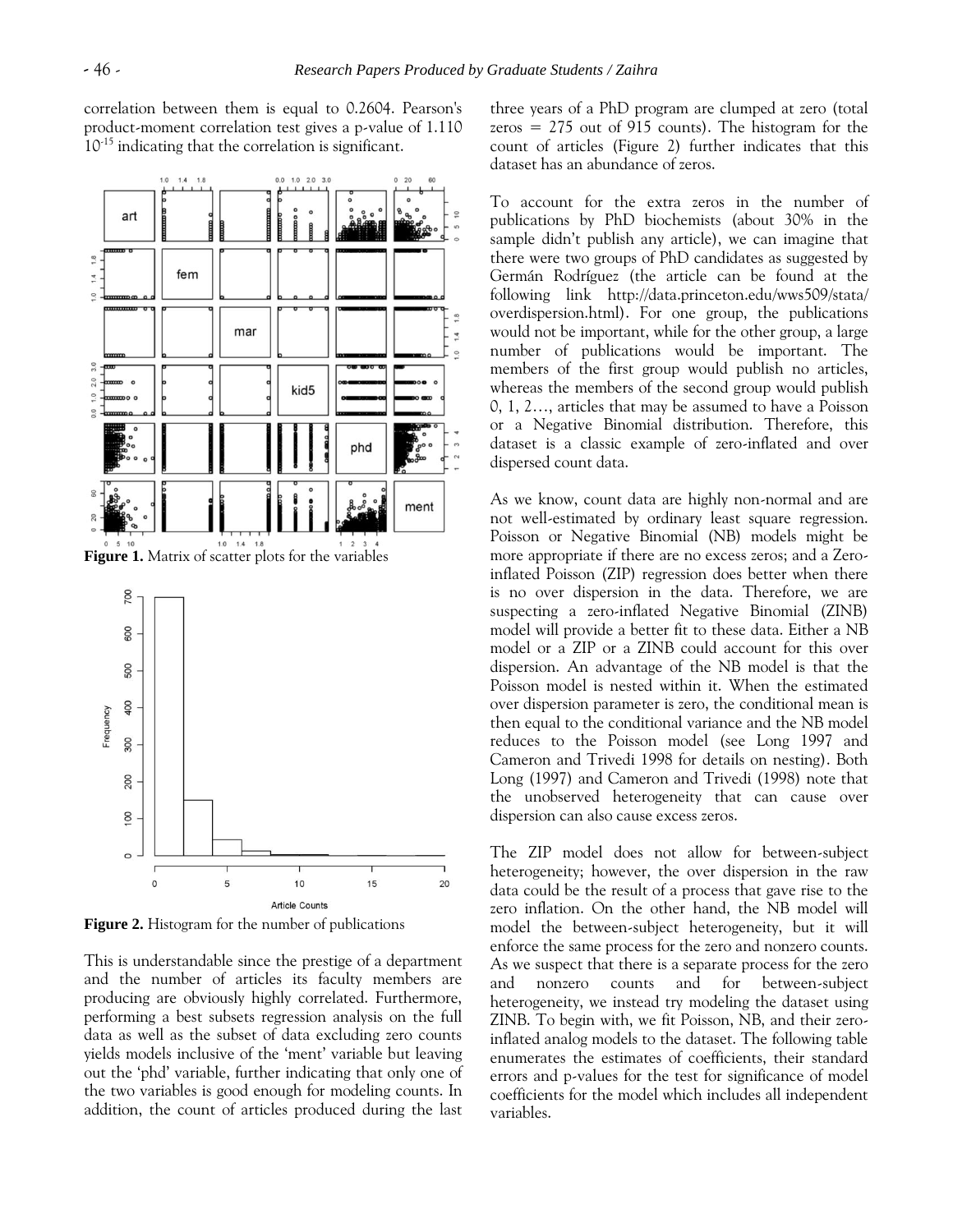**Table 1.** Estimates of model coefficients and their standard errors in brackets ( ) along with the p-values for their test of significance in square brackets [ ]

| Count model coefficients      | Poisson                                                   | Zero-inflated Poisson(ZIP) Negative Binomial (NB) |                             | Zero-Inflated Negative     |
|-------------------------------|-----------------------------------------------------------|---------------------------------------------------|-----------------------------|----------------------------|
| (Poisson/NB with log link)    |                                                           |                                                   |                             | Binomial (ZINB)            |
| Intercept                     | .305 (0.103) [0.00310]                                    | $0.641$ (0.121) [1.27e-07]                        | $0.256$ (0.137) [0.0621]    | 0.417(0.143)[0.003]        |
| Gender (Female)               | $-0.225$ (0.055) [3.92e $-05$ ]                           | $-0.209(0.063)[0.001]$                            | $-0.216$ (0.073) [0.002887] | $-0.195(0.076)[0.010]$     |
| Marital Status (Married)      | 0.155(0.061)[0.01142]                                     | $0.104$ (0.071) [0.144573]                        | 0.150(0.082)[0.067]         | 0.097(0.084)[0.248]        |
| Child below 5 years of age    | $-0.185$ (0.0401) [4.08e $-06$ ] $-0.143$ (0.047) [0.002] |                                                   | $-0.176(0.053)[0.001]$      | $-0.152$ (0.054) [0.005]   |
| PhD                           | 0.0128(0.026)[0.62714]                                    | $-0.006$ (0.031) [0.842]                          | $0.0153$ (0.036) [0.670]    | $-0.001$ (0.036) [0.984]   |
| Mentor                        | $0.025(0.002)$ [<2e-16]                                   | $0.0181$ (0.002) [3.07e-15]                       | $0.029$ (0.003) [<2e-16]    | $0.025$ (0.003) [1.28e-12] |
| Log (theta) Dispersion        |                                                           |                                                   | .817(.271)                  | $0.976$ (0.135) [5.70e-13] |
| Parameter                     |                                                           |                                                   |                             |                            |
| Zero-inflation coefficients   |                                                           |                                                   |                             |                            |
| (binomial with logit link)    |                                                           |                                                   |                             |                            |
| Intercept                     |                                                           | $-0.577(0.509)[0.257]$                            |                             | $-0.192$ (1.322) [0.884]   |
| Gender (Female)               | 0.110(0.280)[0.695]                                       |                                                   | 0.636(0.848)[0.453]         |                            |
| Marital Status (Married)      |                                                           | $-0.354(0.318)[0.265]$                            |                             | $-1.498$ (0.938) [0.110]   |
| Children below 5 years of age |                                                           | 0.217(0.196)[0.269]                               |                             | 0.628(0.443)[0.156]        |
| PhD                           |                                                           | $0.001$ $(0.145)$ $[0.993]$                       |                             | $-0.037(0.308)[0.903]$     |
| Mentor                        |                                                           | $-0.134(0.045)[0.003]$                            |                             | $-0.881(0.316)[0.005]$     |
|                               |                                                           |                                                   |                             |                            |



**Figure 3.** Residual Plots for models with the same regressors in both the zero and count portions of the model

Looking at the estimates of regression parameters in Table 1 it is quite clear that all the approaches will lead to the same kind of conclusions. For instance, the negative coefficient for "gender" and "children" below five years of age' in all the model fits indicates that females and individuals with children under five years of age have fewer publications as compared to others. The results for the model without the independent variable "phd" are not included here for brevity but can be obtained from the author.

# **Diagnostics**

#### *Residual Analysis*

We will start our diagnostics for modeling this dataset by



**Figure 4.** Residual Plots for models with no regressors (except the intercept) in the zero portion of the model

examining the residuals from the four models with and without the independent variable "phd" in the model (since the independent variable "phd" is significantly correlated to "ment" as discussed earlier in the article). We plot residuals for the four models with the same regressors in the zero and count portions of the model (Figure 3) as well as the residuals for models with no regressors (except the intercept) in the zero portion of the model (Figure 4). These residual plots have several deviance residuals larger than two in absolute value with few real outliers. Looking at the residual plots, it is evident that fitting a model that takes into account over dispersion and zero inflation is a good idea. Also, looking at the residual plot of zero-inflated negative binomial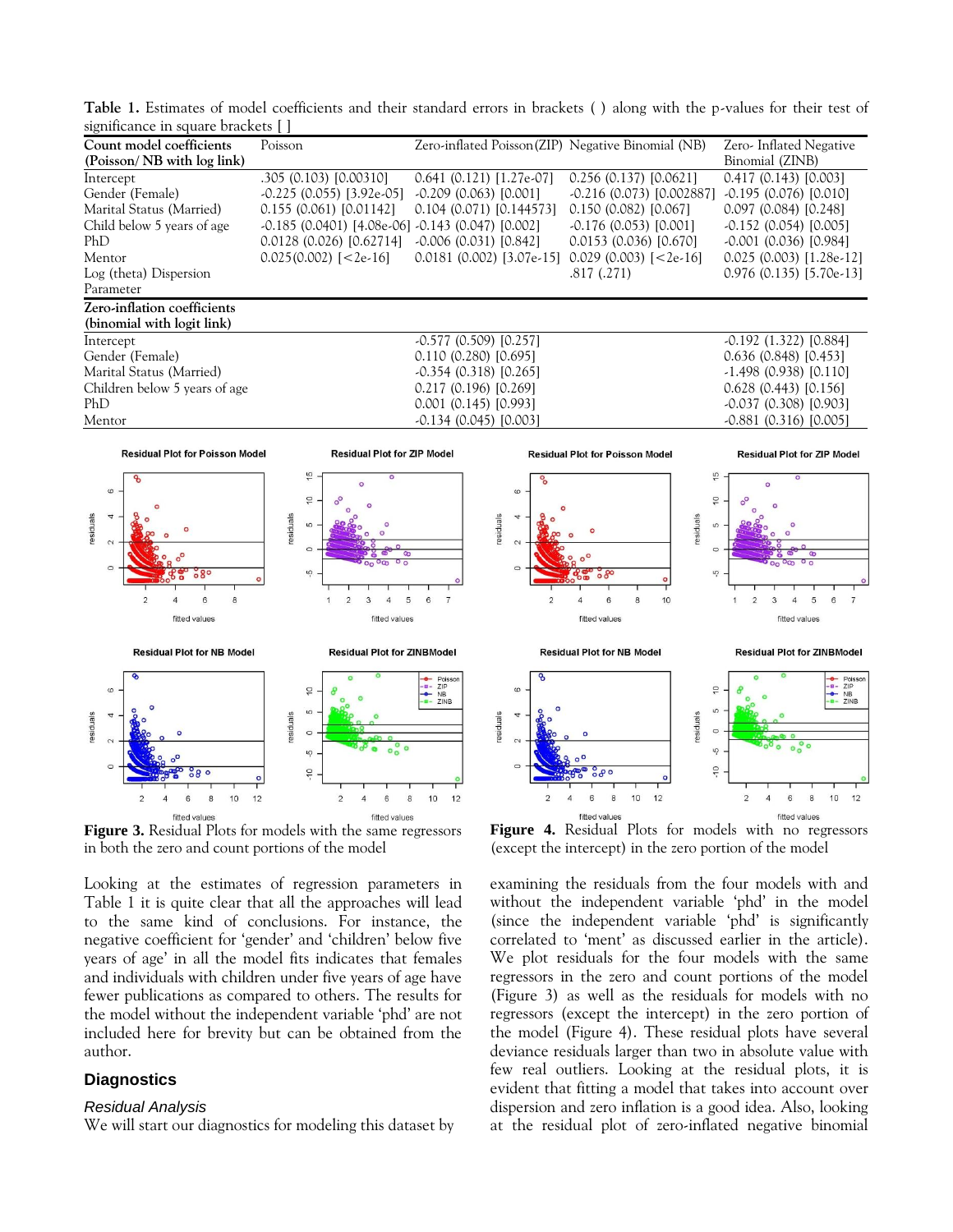model without including independent variable "phd" gives smaller residuals. This suggests it is better to fit a zeroinflated negative binomial model *art ~ fem + mar + kid5 + ment | 1*, that is the model which excludes the independent variable "phd" from the count portion of the model and with no regressors for the zero portion of the model (since none of them seem to be significant).

#### *Comparing the Current Model to a Null Model*

To show that the model with regressors fits the data significantly better than the null model, i.e., the intercept-only model, we can compare the current model to a null model without predictors using chi-squared test on the difference of log likelihoods. Table 2 enumerates the chi-squared test statistic for comparing zero-inflated models with regressors to the intercept-only model. As can be seen from the table the likelihood ratio test statistic indicates that the overall zero-inflated models with regressors are statistically significant.

**Table 2.** Likelihood ratio test statistics

| Models being Compared                                                                        | Chi-Square test statistic for<br>the likelihood ratio test (p-<br>value)   |
|----------------------------------------------------------------------------------------------|----------------------------------------------------------------------------|
| Zero- Inflated Negative Binomial<br>model with regressors versus the<br>intercept-only model | $\chi^2_{(10)} = 119.89$ (<.0001)*<br>$\chi^2_{(4)}$ 97.78 (<2.2e-16)**    |
| Zero- Inflated Poisson model with<br>regressors versus the intercept-only<br>model           | $\chi^2_{(10)} = 149.24$ (<.0001)*<br>$\chi^2_{(4)} = 117.21$ (<2.2e-16)** |

\* Indicates model with same covariates in zero portion of the model \*\* Indicates model with intercept only in zero portion of the model

#### *Akaike's Information Criterion (AIC) for each Model*

We will also compute the AIC for each model. It is a very simple way to compare models with different numbers of parameters. AIC is defined as

$$
AIC = -2logL + 2p
$$

where *p* is the number of parameters in the model. The first term is essentially the deviance and the second a penalty for the number of parameters. When comparing models, the smaller the AIC, the better the fit. Further details on the justification and properties of AIC can be found in Akaike (1974).

**Table 3.** AIC for the fitted models

| Model                                   | AIC      |
|-----------------------------------------|----------|
| Poisson                                 | 3312.349 |
| Negative Binomial (NB)                  | 3134.096 |
| Zero- Inflated Negative Binomial (ZINB) | 3136.096 |
| Zero-inflated Poisson                   | 3253.576 |

The AIC values provide further support in favour of the models which take into consideration the over dispersion in the data.

# *Vuong`s Test to compare zero-inflated models to their counterparts*

Note that the likelihood ratio test does not indicate in any way if our zero-inflated model is an improvement over its counterpart count model. We can determine this by running the corresponding standard NB model and then performing a Vuong test of the two models, see Vuong 1989; model 1 is in our case a zero-inflated model and model 2 its non zero-inflated analog). The teststatistic for the Vuong non-nested test is asymptotically distributed as a standard normal distribution under the null hypothesis that the models are indistinguishable. A large, positive test statistic provides evidence of the superiority of a zero inflated model over its non-inflated counterpart. We can see from Table 4 that the zeroinflated models are better than their non zero-inflated analogs in both versions of the zero-inflated models (with and without the independent variable **'phd'**).

**Table 4.** Vuong's Test Statistic

| <b>Models being Compared</b>                                | Test Statistic (p-value) |  |
|-------------------------------------------------------------|--------------------------|--|
| ZINB versus Negative Binomial                               | $2.242(0.0125)*$         |  |
|                                                             | $2.123(0.0169)$ **       |  |
| ZIP versus Poisson                                          | 4.180 $(1.454e-05)*$     |  |
|                                                             | 3.268 (0.00054)**        |  |
| $\mathbf{A} \cdot \mathbf{F} = \mathbf{A} \cdot \mathbf{F}$ |                          |  |

\*Indicates model with same covariates in zero portion of the model \*\*Indicates model with intercept only in zero portion of the model

## *Comparing the observed number of zeros to the expected number of zeros*

For completeness, the observed numbers of zeros in the count of articles produced along with the expected number of counts from various models considered are also enumerated below. The percentage of observed zeros in the sample is 30.05%, while the predicted percentage of zeros by Poisson model is only 20.87% which is an underestimation. However, the ZINB model with an intercept only in the zero inflation portion of the model predicts 30.38% of zeros which is quite close to the observed percentage of zeros.

**Table 5.** Expected number of zeros from various models

| Model                      | Observed ZINB NB        |  |                         | Poisson ZIP  |  |
|----------------------------|-------------------------|--|-------------------------|--------------|--|
|                            | Counts                  |  |                         | Model        |  |
| Models with same           | $2.75*$ $2.85*$ $2.78*$ |  |                         | $191*$ 2.73* |  |
| covariates in zero portion |                         |  |                         |              |  |
| of the model               |                         |  |                         |              |  |
| Final model with           | $2.75**$                |  | 278** 278** 191** 264** |              |  |
| intercept only in the zero |                         |  |                         |              |  |
| portion of the model       |                         |  |                         |              |  |

\*Indicates model with same covariates in zero portion of the model \*\*Indicates model with intercept only in zero portion of the model

**Final Model**

All the predictors of excess zeros in the zero-inflation portions of the model (except "**ment**") were statistically non-significant; 'ment' was significant at  $\alpha$  = 0.01 – see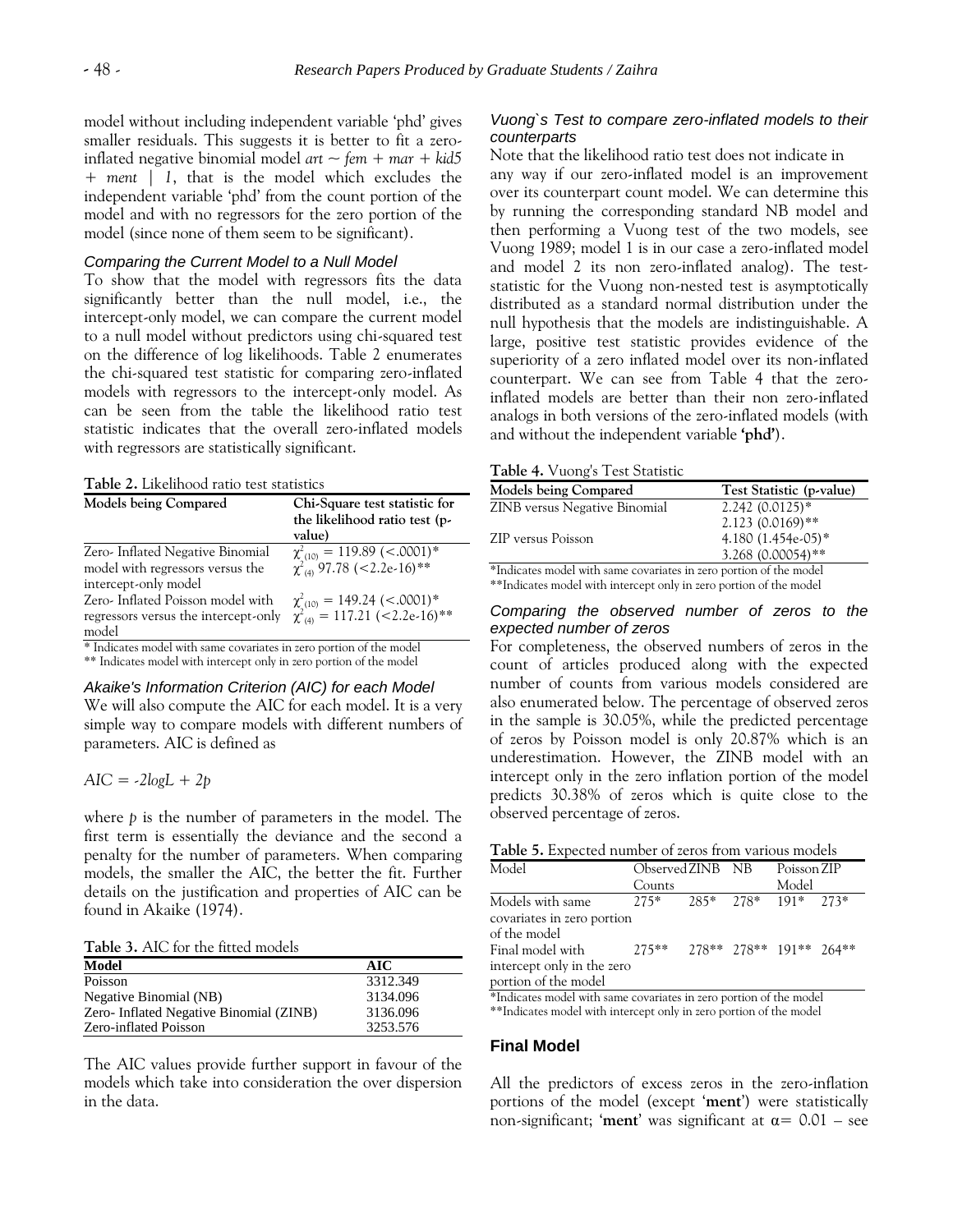Table 6. Since the only significant predictor of being in the "always zero" class for ZIP and ZINB model was the number of articles published by the mentor ("**ment**"), we fitted another ZINB model using only intercept and 'ment' as covariates in the zero portion of the model. However, this did not provide any significant improvement; if the student is not interested in producing any articles the mentor effect may not have much significance. As a result, the final model that we fit in to our Bio Chemists dataset is ZINB with the intercept only in the zero portion of the model, excluding the independent variable **'phd'**. So with that in mind, our final model is parsimonious and does not use any regressors except the intercept term in the zero portion of the model. The Binomial model is used to model the unobserved state (zero vs. count) with only an intercept term, and the count portion contains covariates for gender, marital status, the number of children under the age of five and the number of publications by a mentor.

**Table 6.** Final Model Coefficients

|                             | Count model coefficients (NB Zero-inflated Negative Binomial |
|-----------------------------|--------------------------------------------------------------|
| with log link)              |                                                              |
| Intercept                   | 0.303328 (0.082337) [0.000230]                               |
| Gender (Female)             | -0.216673 (0.072672) [0.002868]                              |
| Marital Status (Married)    | 0.146944 (0.081675) [0.071996]                               |
| Kid5                        | -0.176797 (0.053054) [0.000861]                              |
| Articles by Mentor          | $0.029430(0.003377)$ [<2e-16]                                |
| Log(theta)                  | 0.817185 (0.119949) [9.57e-12]                               |
| Zero-inflation model        |                                                              |
| coefficients (binomial with |                                                              |
| logit link)                 |                                                              |
| Intercept                   | -16.19 (470.21) [0.973]                                      |

## **Interpretation of the Final Model**

In order to study the factors associated with differences in productivity (in terms of the number of publication) within the PhD (Biochemistry) stream based on gender differences we fitted the ZINB regression model to predict the count of articles produced during the last three years of PhD **(art)** from factors indicating the gender of the student **(fem),** marital status **(mar),** the number of children aged five or younger **(kid5)** and the count of articles produced by a PhD mentor during the last three years **(ment).** All the predictors except for marital status were statistically significant in the non-zero portion. Looking at the equation for the mean number of articles among those not in the always zero class, we find significant disadvantages for females and scientists with children under five, with a large positive effect of the number of publications by the mentor. As all of the predictors of count in the count portion (except "**mar**") of the model are statistically significant. Furthermore, the collaboration with the mentor is found to be the most vital factor affecting productivity. For females,

opportunities for productivity are significantly decreased by having young children as can be seen from the negative coefficient (-0.177) for the indicator function for children as well as the negative co-efficient associated with the indicator variable for gender (-0.217).

# **Conclusions**

I fitted several models using the commonly used and open sourced statistical package R. However several other statistical packages can perform a similar analysis. For instance, another widely used statistical package is SAS where we can use "proc countreg" to achieve similar analysis. For further details on using SAS for such an analysis, interested readers can refer to the following link:

#### http://www2.sas.com/proceedings/forum2008/322-2008.pdf

We can see in our model that the dispersion parameter **Log(theta)=**0.817 is significantly different from zero. This suggests that the counts are overdispersed, and that a NB model is more appropriate than a Poisson model. Vuong"s test further suggests that our zero-inflated model is a significant improvement over a standard NB model. Thus, for our data the ZINB is a clear winner in terms of parsimony and goodness of fit.

## **References**

- Akaike, H. 1974. A New Look at the Statistical Model Identification. *IEEE Transactions on Automatic Control*  19(6), 716-723.
- Cameron, A. C. and Trivedi, P. K. 1986. Econometric Models Based on Count Data: Comparisons and Applications of Some Estimators. *Journal of Applied Econometrics*, 1, 29-53.
- Cameron, A. C. and P. K. Trivedi. 1998. *Regression Analysis of Count Data*. Cambridge: Cambridge University Press.
- Everitt, B. S. and Hothorn, T. 2006. A Handbook of Statistical Analyses Using R. Boca Raton, FL: Chapman and Hall.
- Greene, W. H. 1994. Accounting for Excess Zeros and Sample Selection in Poisson and Negative Binomial Regression Models. Technical report. Department of Economics. New York University.
- Introduction to SAS 2011. UCLA: Academic Technology Services, Statistical Consulting Group. Available at http://www.ats.ucla.edu/stat/r/dae/zinbreg.htm.
- Lambert, D. 1992. Zero-Inflated Poisson Regression Models with an Application to Defects in Manufacturing. *Technometrics*, 34, 1-14.